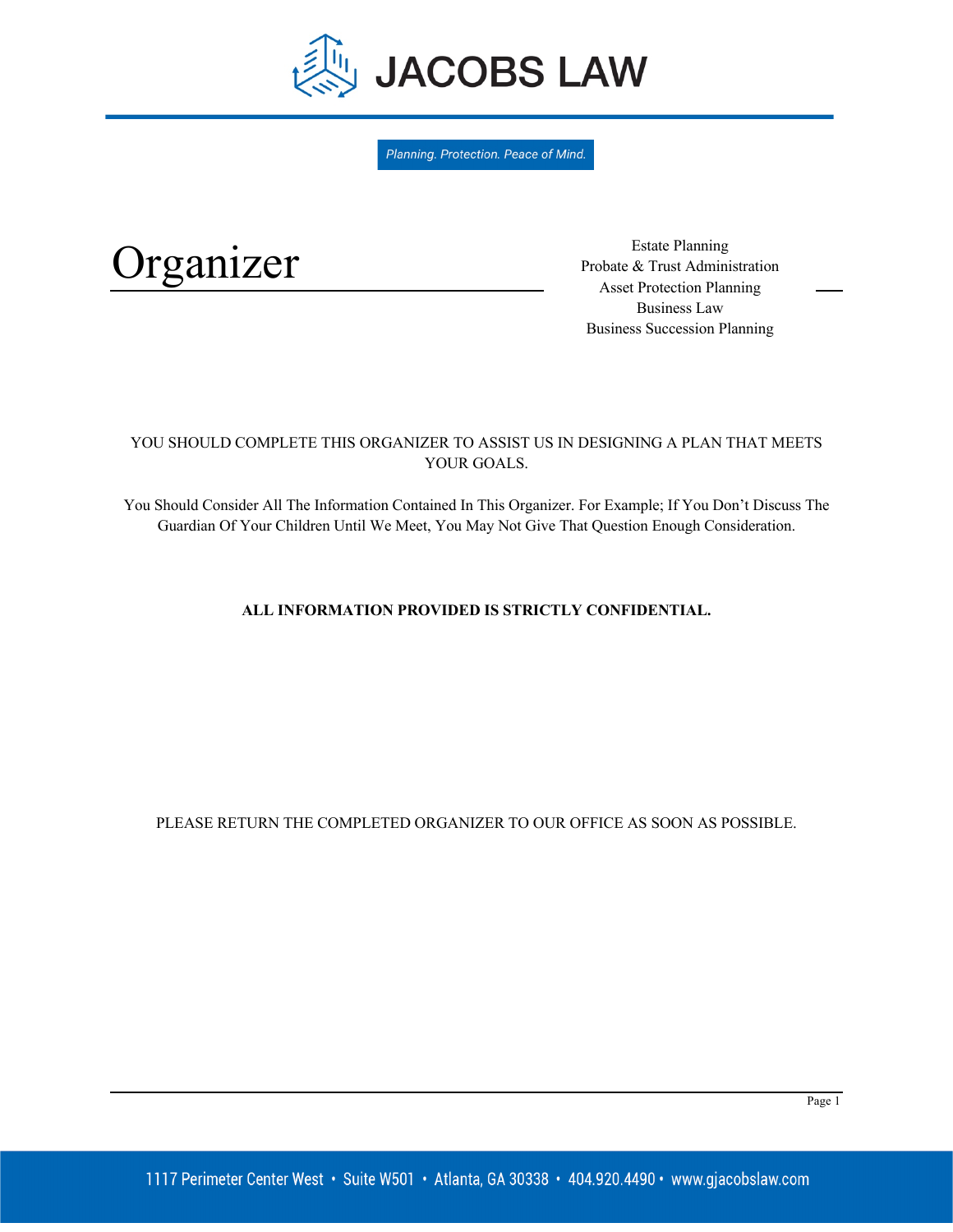# **PART I: PERSONAL INFORMATION**

|                        |                                                       |                                                   | $SSN# \underbrace{\qquad \qquad }$ |  |
|------------------------|-------------------------------------------------------|---------------------------------------------------|------------------------------------|--|
|                        |                                                       |                                                   |                                    |  |
|                        |                                                       |                                                   |                                    |  |
| CLIENT #2's Legal Name |                                                       |                                                   |                                    |  |
|                        | (name most often used to title property and accounts) |                                                   |                                    |  |
|                        | Also Known As/Preferred Name for Signature            |                                                   |                                    |  |
|                        |                                                       | (other names used to title property and accounts) |                                    |  |
|                        |                                                       |                                                   |                                    |  |
|                        |                                                       |                                                   |                                    |  |
|                        |                                                       |                                                   |                                    |  |
|                        |                                                       |                                                   |                                    |  |
| Employer               |                                                       |                                                   | Position                           |  |

#### **CHILDREN AND OTHER LOVED ONES**

*(Use full legal name. Use "JT" if both clients are the parents, "C1" if Client #1 is the parent, "C2" if Client #2 is the parent.. If you have any specific planning considerations for an individual, please indicate below.)*

| Full name<br><u> 1980 - Jan Barbara, martin da basar da basar da basar da basar da basar da basar da basar da basar da basar</u> | Son/Daughter/Other Birth date Parent |                   |  |
|----------------------------------------------------------------------------------------------------------------------------------|--------------------------------------|-------------------|--|
|                                                                                                                                  |                                      | Phone Email Email |  |
| Full name                                                                                                                        | Son/Daughter/Other Birth date Parent |                   |  |
|                                                                                                                                  |                                      | Phone Email       |  |
| Full name                                                                                                                        | Son/Daughter/Other Birth date Parent |                   |  |
|                                                                                                                                  |                                      | Phone Email       |  |
| Full name                                                                                                                        | Son/Daughter/Other Birth date Parent |                   |  |
| Address                                                                                                                          | Phone                                | Email             |  |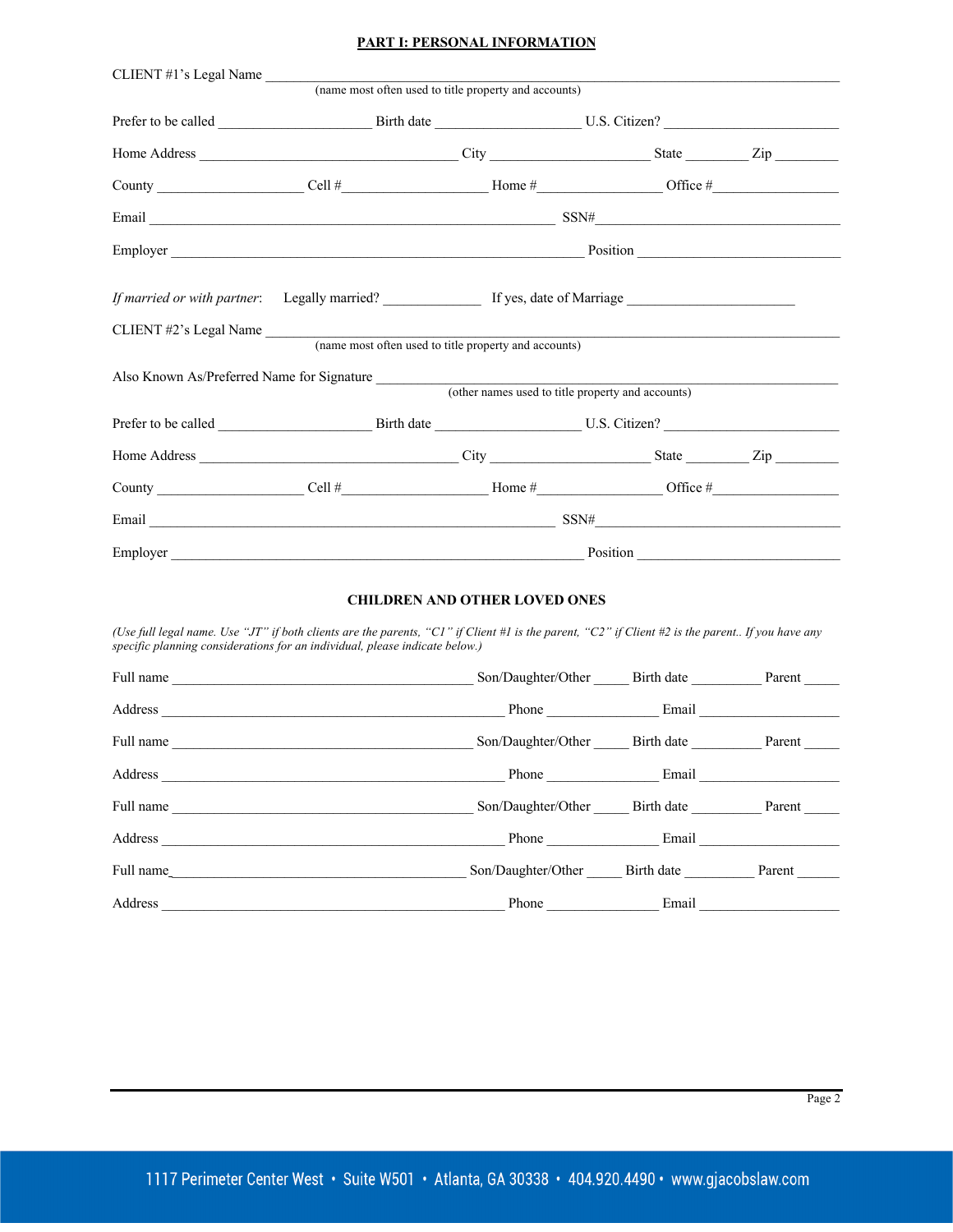|  |  | <b>IMPORTANT PLANNING QUESTIONS</b> |
|--|--|-------------------------------------|
|--|--|-------------------------------------|

|    |                                                                                                                     | Yes            | No |
|----|---------------------------------------------------------------------------------------------------------------------|----------------|----|
| 1. | Are you (or your spouse/partner) receiving Social Security, disability, or other government benefits?               |                |    |
|    |                                                                                                                     |                |    |
| 2. | Are you (or your spouse/partner) making payments under a divorce or property settlement order?                      |                |    |
|    | If so, please furnish a copy.                                                                                       |                |    |
| 3. | If married, have you and your spouse signed a pre- or post-marriage agreement?                                      |                |    |
|    | If so, please furnish a copy.                                                                                       |                |    |
| 4. | If married, have you ever lived in: Arizona, California, Idaho, Louisiana, Nevada, New Mexico, Texas, Washington or |                |    |
|    | Wisconsin?                                                                                                          |                |    |
| 5. | Have you (or your spouse/partner) been widowed?                                                                     |                |    |
|    | If an estate tax return (IRS Form 706) was filed, please furnish a copy.                                            |                |    |
| 6. | Have you (or your spouse/partner) ever filed gift tax returns? (IRS Form 709)                                       |                |    |
|    | Please furnish copies of these returns.                                                                             |                |    |
| 7. | Have you (or your spouse/partner) completed previous will, trust, or other estate planning?                         |                |    |
|    | Please furnish copies of these documents.                                                                           |                |    |
| 8. | Are there any charitable organizations you wish to make provisions for at the time of your death?                   |                |    |
|    | If yes, please list.                                                                                                |                |    |
| 9. | Are you (or your spouse/partner) currently the beneficiary of anyone else's trust?                                  |                |    |
|    | If yes, please list.                                                                                                |                |    |
|    | 10. Do any of your children or other intended beneficiaries have special educational, medical, or physical needs?   |                |    |
|    | $If yes, please describe \fbox{.}$                                                                                  |                |    |
|    | 11. Do any of your children or other intended beneficiaries receive governmental support or benefits?               |                |    |
|    | <i>If so, please describe</i>                                                                                       |                |    |
|    | 12. Do you provide major financial support to anyone else?                                                          |                |    |
|    |                                                                                                                     |                |    |
|    | <b>ADVISORS</b>                                                                                                     |                |    |
|    | Name/Company                                                                                                        | Phone or Email |    |
|    | Accountant                                                                                                          |                |    |

Financial Advisor \_\_\_\_\_\_\_\_\_\_\_\_\_\_\_\_\_\_\_\_\_\_\_\_\_\_\_\_\_\_\_\_\_\_\_\_\_\_\_\_\_\_\_\_\_\_\_\_\_\_\_\_\_\_\_ \_\_\_\_\_\_\_\_\_\_\_\_\_\_\_\_\_\_\_\_\_\_\_\_

Life Insurance Agent \_\_\_\_\_\_\_\_\_\_\_\_\_\_\_\_\_\_\_\_\_\_\_\_\_\_\_\_\_\_\_\_\_\_\_\_\_\_\_\_\_\_\_\_\_\_\_\_\_\_\_\_ \_\_\_\_\_\_\_\_\_\_\_\_\_\_\_\_\_\_\_\_\_\_\_\_

Other \_\_\_\_\_\_\_\_\_\_\_\_\_\_\_\_\_\_\_\_\_\_\_\_\_\_\_\_\_\_\_\_\_\_\_\_\_\_\_\_\_\_\_\_\_\_\_\_\_\_\_\_\_\_\_\_\_\_\_\_\_\_\_\_\_ \_\_\_\_\_\_\_\_\_\_\_\_\_\_\_\_\_\_\_\_\_\_\_\_

#### **REFERRAL SOURCE**

*Please let us know how you heard about us so we may give appreciation*:  $\mathcal{L}_\text{max}$  and the contract of the contract of the contract of the contract of the contract of the contract of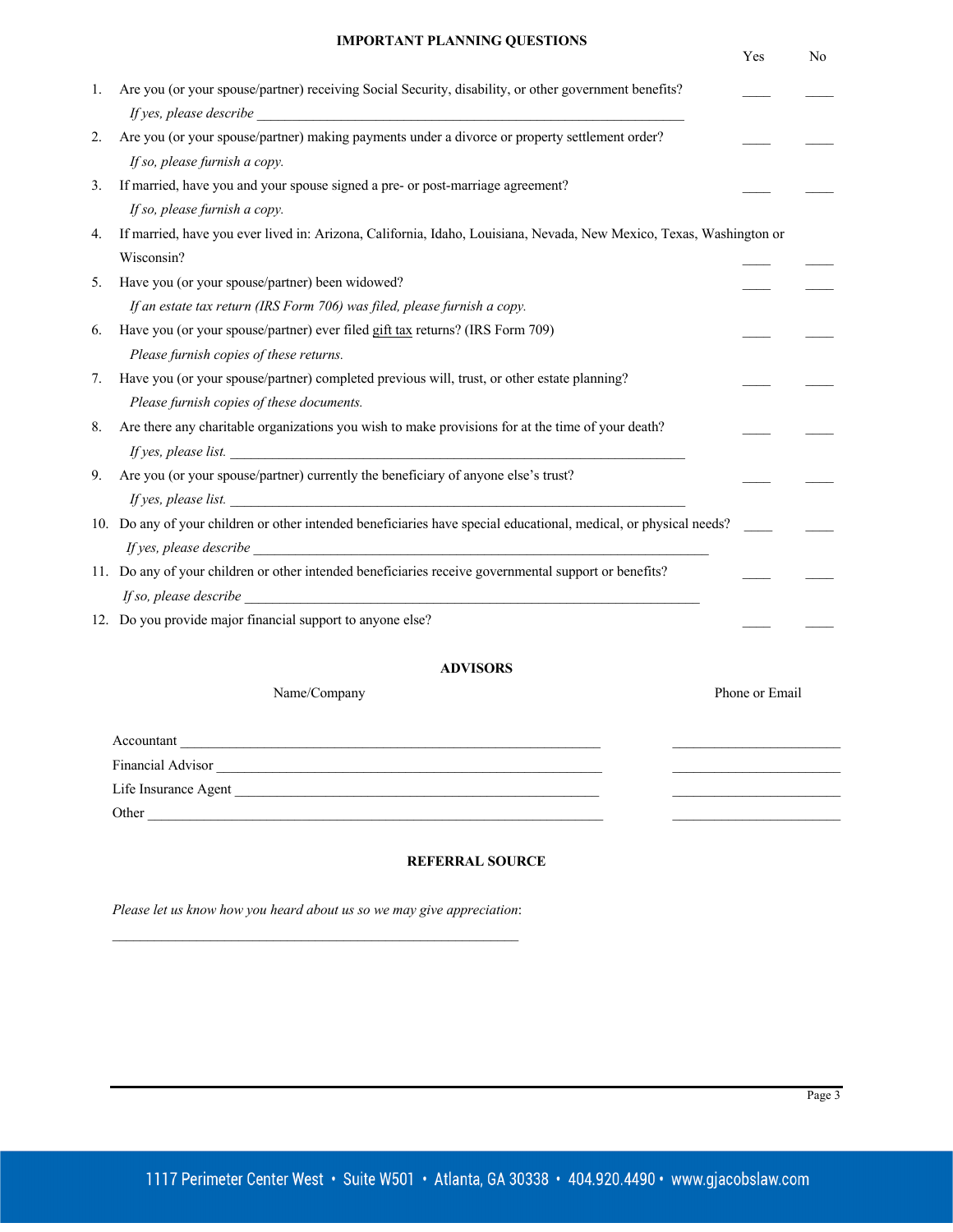#### **PART II: PROPERTY INFORMATION**

This **Property Information** checklist helps you list all the property you own and what it is worth.

How you own your property is **extremely important** for purposes of properly designing and implementing your estate plan. For ownership designations, use "JT" if both clients are owners, "C1" if Client 1 is the owner and "C2" is Client 2 is the owner.

#### **REAL PROPERTY**

TYPE: Any interest in real estate including your residence, vacation home, timeshare, vacant land, etc.

| General Description and/or Address | Owner | Market Value |
|------------------------------------|-------|--------------|
|                                    |       |              |
|                                    |       |              |
|                                    |       |              |
|                                    |       |              |

# **BANK ACCOUNTS**

TYPE: Checking Account "CA", Savings Account "SA", Certificates of Deposit "CD", Money Market "MM" (*indicate type below). Do not include IRAs or 401(k)s here.*

| Name of Institution | Owner | $\text{Acct} \# (\text{last 4})$ Type | Beneficiary/<br>POD/TOD | Amount |
|---------------------|-------|---------------------------------------|-------------------------|--------|
|                     |       |                                       |                         |        |
|                     |       |                                       |                         |        |
|                     |       |                                       |                         |        |
|                     |       |                                       |                         |        |

## **RETIREMENT PLANS**

TYPE: Pension (P), Profit Sharing (PS), Keough (K), IRA, SEP, 401(K).

| Institution | $\text{Acct}\#$ Type Owner |  | Primary Contingent<br>Beneficiary Beneficiary | Balance |
|-------------|----------------------------|--|-----------------------------------------------|---------|
|             |                            |  |                                               |         |
|             |                            |  |                                               |         |
|             |                            |  |                                               |         |
|             |                            |  |                                               |         |

# **STOCKS AND BONDS**

TYPE: List any and all stocks and bonds you own. If held in a brokerage account, lump them together under each account. *(indicate type below)* 

| Stocks, Bonds or Investment Accounts Acct # Type |  | Owner | Primary<br>Beneficiary | Contingent<br>Beneficiary | Balance |
|--------------------------------------------------|--|-------|------------------------|---------------------------|---------|
|                                                  |  |       |                        |                           |         |
|                                                  |  |       |                        |                           |         |
|                                                  |  |       |                        |                           |         |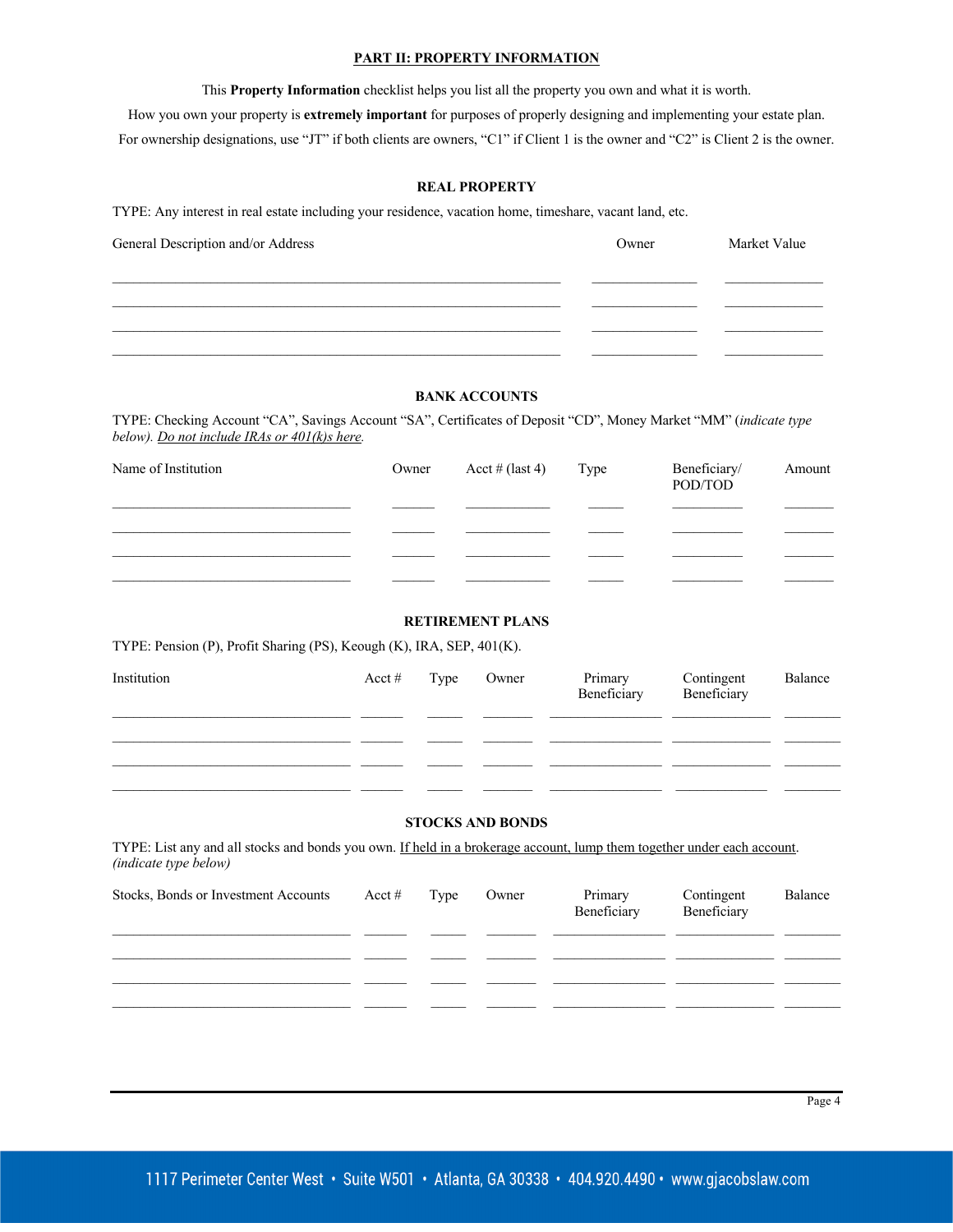#### **PERSONAL PROPERTY**

TYPE: List separately only major personal effects such as jewelry, antiques, and motor vehicles*.* 

| Type or Description | Owner | Market Value |
|---------------------|-------|--------------|
|                     |       |              |
|                     |       |              |
|                     |       |              |
|                     |       |              |

#### **LIFE INSURANCE POLICIES AND ANNUITIES**

TYPE: Term (T), Whole Life (WL), Split Dollar (SD), Group Life (GL), Annuity (A).

| Institution | Whose life $\operatorname{Act}$ # Type<br>insured? |  | Primary<br>Beneficiary | Contingent Cash Value Death Benefit<br>Beneficary |  |
|-------------|----------------------------------------------------|--|------------------------|---------------------------------------------------|--|
|             |                                                    |  |                        |                                                   |  |
|             |                                                    |  |                        |                                                   |  |
|             |                                                    |  |                        |                                                   |  |
|             |                                                    |  |                        |                                                   |  |

#### **BUSINESS INTERESTS**

TYPE: General and Limited Partnerships, Limited Liability Companies, Sole Proprietorships, privately-owned corporations, professional corporations, and any other business ownership interests.

| Business Name            | Organized State Type Ownership % |  |  | Market Value |  |  |
|--------------------------|----------------------------------|--|--|--------------|--|--|
|                          |                                  |  |  |              |  |  |
|                          |                                  |  |  |              |  |  |
|                          |                                  |  |  |              |  |  |
| <b>MONEY OWED TO YOU</b> |                                  |  |  |              |  |  |

TYPE: Mortgages or promissory notes payable to you, or other money someone else owes you.

| Name of Debtor |  |  |
|----------------|--|--|
|                |  |  |

Note Date Maturity Date Owed to Current Balance

# **ANTICIPATED INHERITANCE, GIFT, OR LAWSUIT JUDGMENT**

TYPE: Gifts or inheritances that you expect to receive or amounts you expect to receive through a judgment in a lawsuit.

Description **Example** 

#### **OTHER ASSETS**

 $\_$  , and the set of the set of the set of the set of the set of the set of the set of the set of the set of the set of the set of the set of the set of the set of the set of the set of the set of the set of the set of th

TYPE: Other property is any property that you have that does not fit into any listed category.

Type Contract Contract Contract Contract Contract Contract Contract Contract Contract Contract Contract Contract Contract Contract Contract Contract Contract Contract Contract Contract Contract Contract Contract Contract C  $\_$  , and the set of the set of the set of the set of the set of the set of the set of the set of the set of the set of the set of the set of the set of the set of the set of the set of the set of the set of the set of th

Page 5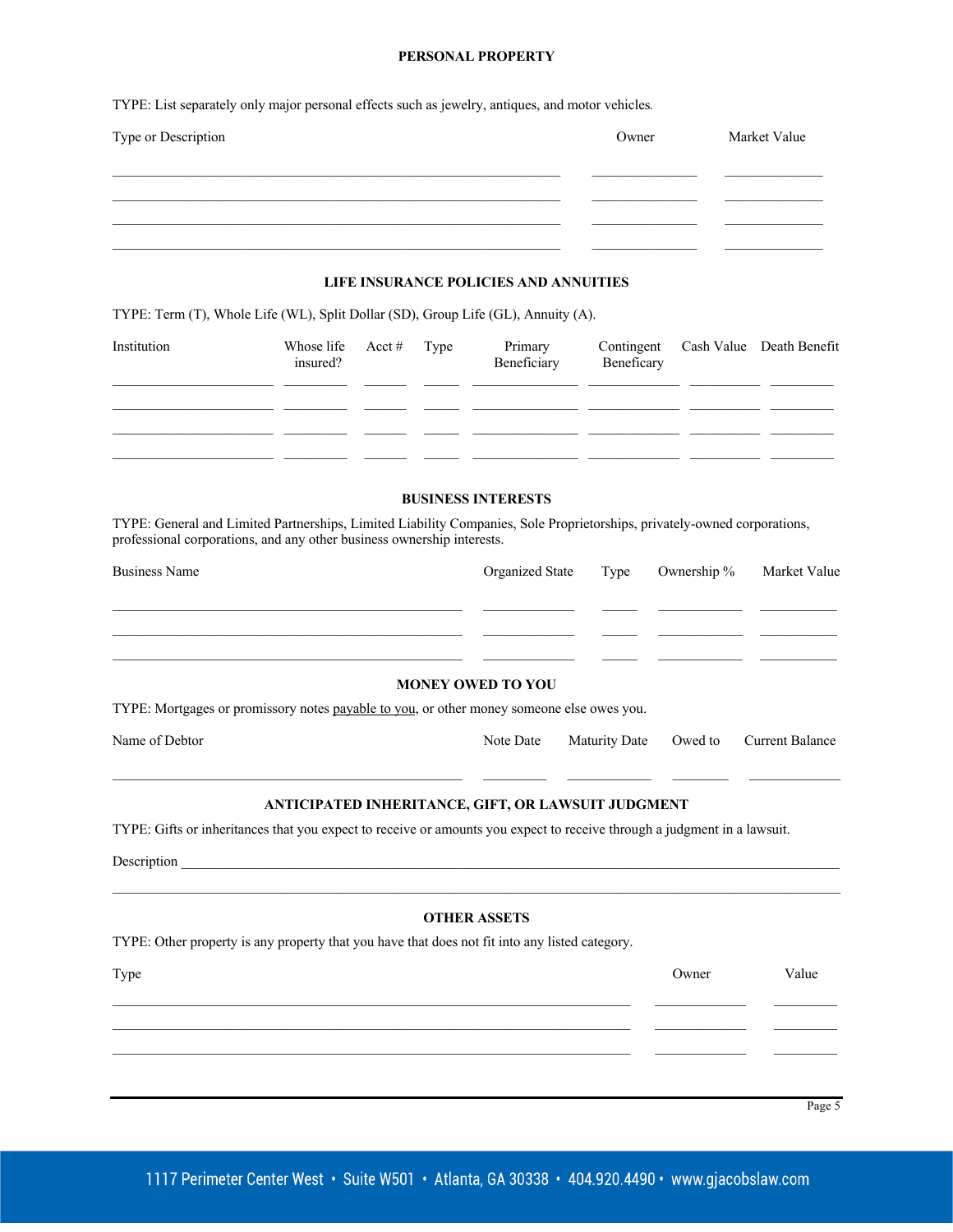### **PART III: YOUR DECISION MAKERS**

# PERSONS TO ACT FOR YOU:

**1. GUARDIAN FOR MINOR CHILDREN**: If you have any children under the age of 18, list in order of preference who you wish to be their guardian.

| 2.<br>(Who will manage your property if you're incapacitated?)                                                                                                                                                                                                                                                                                                                                                                                                                                                   | <b>FINANCIAL DECISION MAKERS IF YOU'RE UNABLE TO MAKE DECISIONS FOR YOURSELF</b>                                  |                             |  |
|------------------------------------------------------------------------------------------------------------------------------------------------------------------------------------------------------------------------------------------------------------------------------------------------------------------------------------------------------------------------------------------------------------------------------------------------------------------------------------------------------------------|-------------------------------------------------------------------------------------------------------------------|-----------------------------|--|
| Client #1's Representative                                                                                                                                                                                                                                                                                                                                                                                                                                                                                       |                                                                                                                   |                             |  |
|                                                                                                                                                                                                                                                                                                                                                                                                                                                                                                                  |                                                                                                                   |                             |  |
|                                                                                                                                                                                                                                                                                                                                                                                                                                                                                                                  |                                                                                                                   |                             |  |
| Client #1's Back-up Representative                                                                                                                                                                                                                                                                                                                                                                                                                                                                               |                                                                                                                   |                             |  |
|                                                                                                                                                                                                                                                                                                                                                                                                                                                                                                                  |                                                                                                                   |                             |  |
|                                                                                                                                                                                                                                                                                                                                                                                                                                                                                                                  |                                                                                                                   |                             |  |
| Client #2's Representative                                                                                                                                                                                                                                                                                                                                                                                                                                                                                       |                                                                                                                   |                             |  |
|                                                                                                                                                                                                                                                                                                                                                                                                                                                                                                                  |                                                                                                                   |                             |  |
|                                                                                                                                                                                                                                                                                                                                                                                                                                                                                                                  |                                                                                                                   |                             |  |
|                                                                                                                                                                                                                                                                                                                                                                                                                                                                                                                  |                                                                                                                   |                             |  |
|                                                                                                                                                                                                                                                                                                                                                                                                                                                                                                                  |                                                                                                                   |                             |  |
|                                                                                                                                                                                                                                                                                                                                                                                                                                                                                                                  |                                                                                                                   |                             |  |
| Client #2's Back-up Representative<br><b>MEDICAL DECISION MAKERS</b><br>3.                                                                                                                                                                                                                                                                                                                                                                                                                                       |                                                                                                                   |                             |  |
|                                                                                                                                                                                                                                                                                                                                                                                                                                                                                                                  | (Who will make medical decisions for you if you're unable to communicate your instructions to medical providers?) |                             |  |
|                                                                                                                                                                                                                                                                                                                                                                                                                                                                                                                  |                                                                                                                   |                             |  |
|                                                                                                                                                                                                                                                                                                                                                                                                                                                                                                                  |                                                                                                                   |                             |  |
|                                                                                                                                                                                                                                                                                                                                                                                                                                                                                                                  |                                                                                                                   |                             |  |
|                                                                                                                                                                                                                                                                                                                                                                                                                                                                                                                  |                                                                                                                   |                             |  |
|                                                                                                                                                                                                                                                                                                                                                                                                                                                                                                                  |                                                                                                                   |                             |  |
| Client # 1's Representative<br>Client #1's Back-up Representative<br>Client #2's Representative<br>Name $\frac{1}{\sqrt{1-\frac{1}{2}}\sqrt{1-\frac{1}{2}}\sqrt{1-\frac{1}{2}}\sqrt{1-\frac{1}{2}}\sqrt{1-\frac{1}{2}}\sqrt{1-\frac{1}{2}}\sqrt{1-\frac{1}{2}}\sqrt{1-\frac{1}{2}}\sqrt{1-\frac{1}{2}}\sqrt{1-\frac{1}{2}}\sqrt{1-\frac{1}{2}}\sqrt{1-\frac{1}{2}}\sqrt{1-\frac{1}{2}}\sqrt{1-\frac{1}{2}}\sqrt{1-\frac{1}{2}}\sqrt{1-\frac{1}{2}}\sqrt{1-\frac{1}{2}}\sqrt{1-\frac{1}{2}}\sqrt{1-\frac{1}{2}}\$ |                                                                                                                   |                             |  |
| Address                                                                                                                                                                                                                                                                                                                                                                                                                                                                                                          |                                                                                                                   | $City$ $City$ $State$ $Zip$ |  |
| Client #2's Back-up Representative                                                                                                                                                                                                                                                                                                                                                                                                                                                                               |                                                                                                                   |                             |  |
|                                                                                                                                                                                                                                                                                                                                                                                                                                                                                                                  |                                                                                                                   |                             |  |